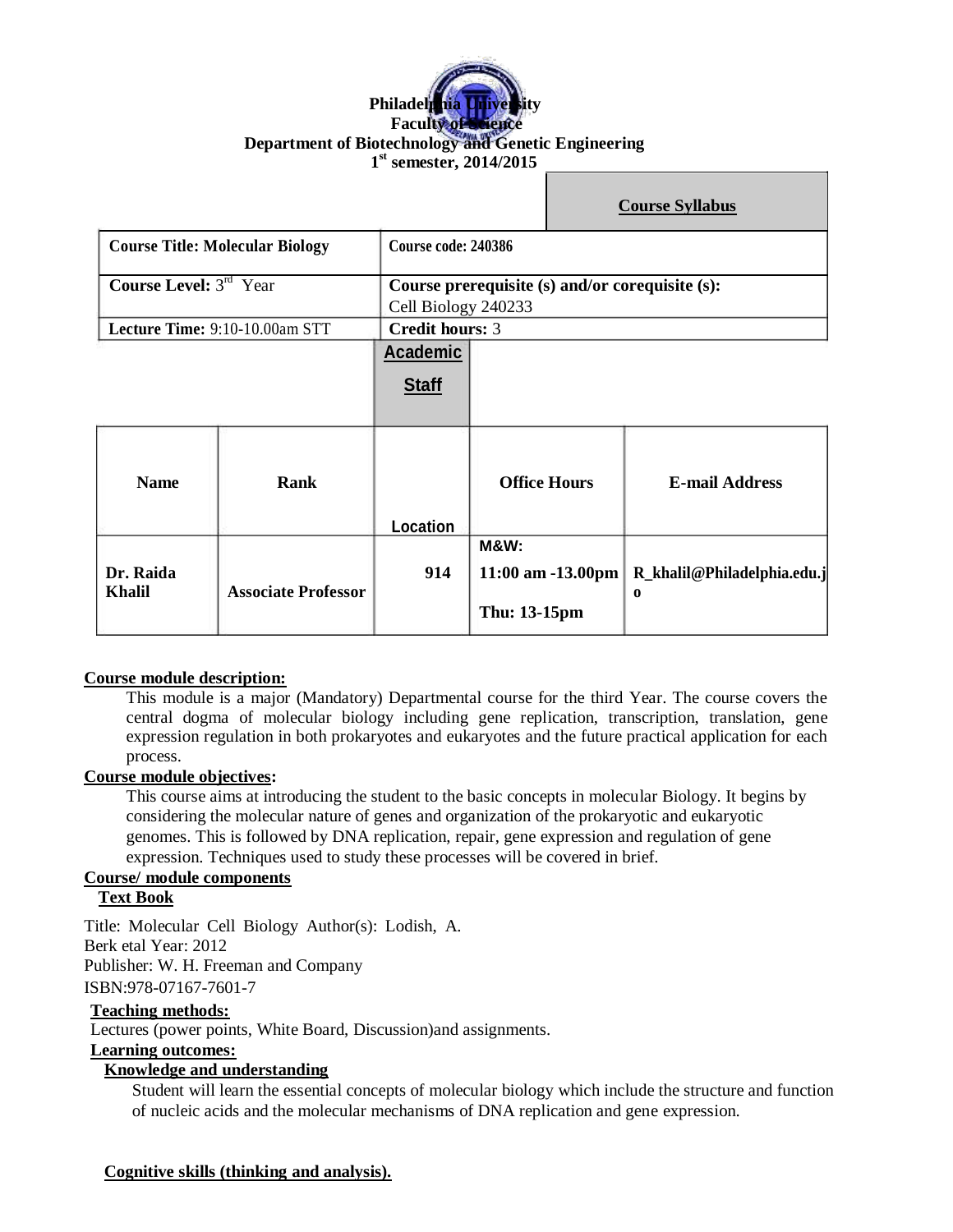Students should be able to:

Deduce the structure of DNA and the mechanism of its replication.

Correlate the DNA structure to its function

Correlate the protein-DNA interaction to DNA replication and gene expression

Predict the consequences of various types of mutations on gene expression and organism's viability.

# **Communication skills (personal and academic).**

The instruction medium is English

For every lecture the last five minutes will be open for discussion. For further discussion, the students are welcome at the lecturer's office hour.

# **Practical and subject specific skills (Transferable Skills).**

This course provides the student with a good background in molecular biology which enables him to practice some molecular biology techniques in the practical part of this course (240387).

# **Assessment instruments**

Quizzes. Home works Exams

| <b>Allocation of Marks</b>    |             |  |
|-------------------------------|-------------|--|
| <b>Assessment Instruments</b> | <b>Mark</b> |  |
| <b>First examination</b>      | 20%         |  |
| Second examination            | 20%         |  |
| Final examination: 50 marks   | 40%         |  |
| Reports, Quizzes, Home works  | 20%         |  |
| Total                         | 100         |  |

# **Expected workload:**

On average students need to spend 2 hours of study and preparation for each 50-minute lecture/tutorial.

# **Attendance policy:**

Absence from lectures and/or tutorials shall not exceed 15%. Students who exceed the 15% limit without a medical or emergency excuse acceptable to and approved by the Dean of the relevant college/faculty shall not be allowed to take the final examination and shall receive a mark of zero for the course. If the excuse is approved by the Dean, the student shall be considered to have withdrawn from the course.

# **Course/module academic calendar**

| Week         | Topic                                            | Chapter#         | Pages      |
|--------------|--------------------------------------------------|------------------|------------|
| $\mathbf{1}$ | The nature of genetic material                   |                  |            |
|              | The chemical nature of polynucleotides           | 3                | 33-36      |
|              | The DNA structure (double helix and A,B, Z-forms | $\overline{2}$   | $40 - 41$  |
|              |                                                  |                  | $101 -$    |
|              | (revision)                                       | $\boldsymbol{4}$ | <b>108</b> |
|              |                                                  |                  | 438-       |
|              | DNAs of various sizes and shapes                 | 10               | 443        |
|              | RNA as genes.                                    |                  |            |
|              | RNA secondary and tertiary structures            |                  |            |
|              | Physical chemistry of nucleic acids              |                  |            |
|              | Organell DNA (assignment)                        |                  |            |
|              |                                                  |                  | $420 -$    |
| $\mathbf{2}$ | <b>Chromatin structure</b>                       | 10               | 421        |
|              | <b>Histones</b>                                  |                  |            |
|              | <b>Nucleosomes</b>                               |                  |            |
|              | Condensation of chromatin                        |                  |            |
|              | Euchromatin and heterochromatin                  |                  |            |
|              |                                                  |                  | $111 -$    |
| 3            | Molecular structure of genes                     |                  | 115        |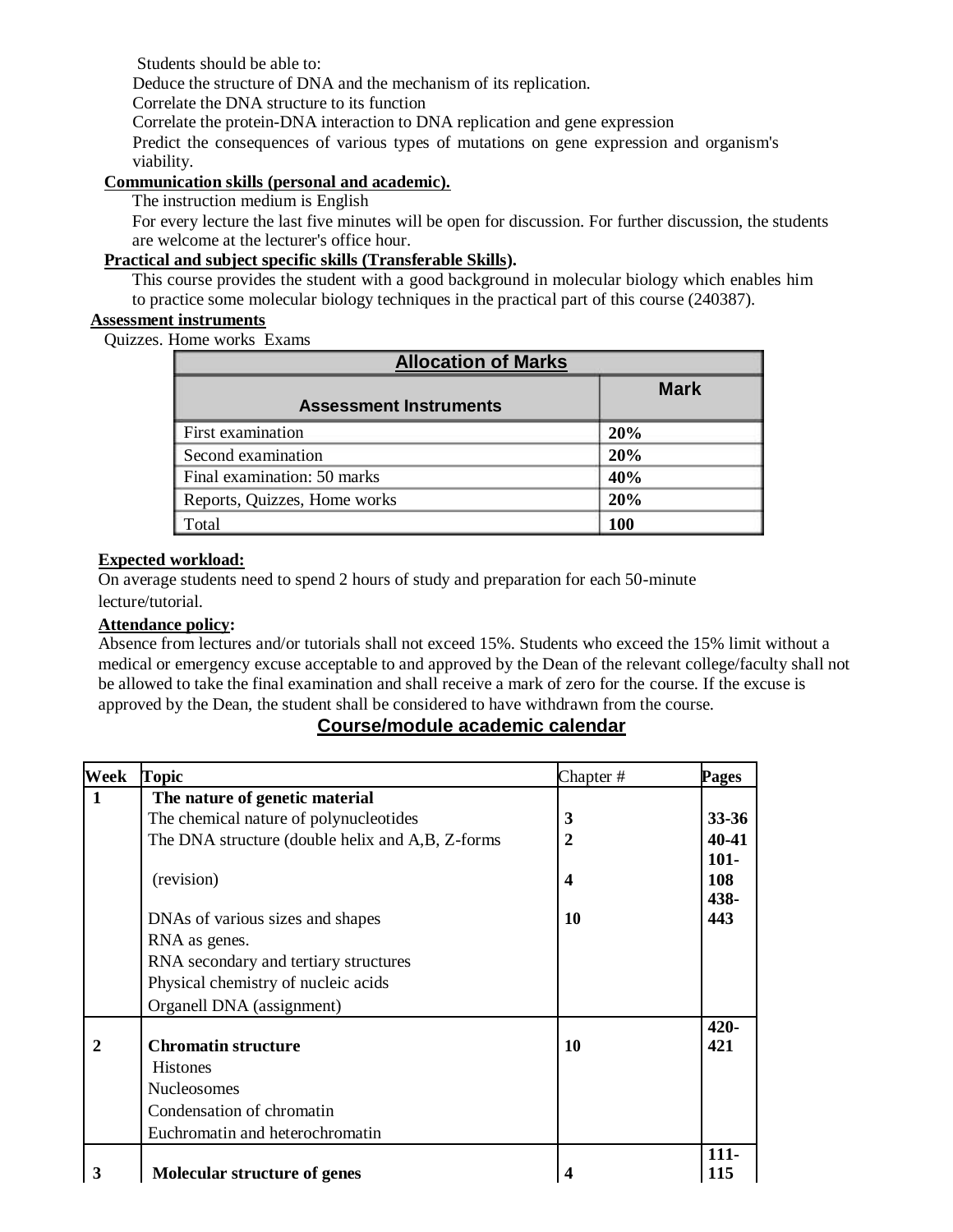| $4 - 5$<br>6 & 7 | Bacterial operons and the production of polycistronic<br>mRNAs<br>Eukaryotic genes and the production of monocistronic<br>mRNAs<br>Simple and complex transcription units in eukaryotic<br>genome<br>Alternative splicing and skipping RNA processing of the<br>complex transcription units.<br>The complexity of the eukaryotic genome<br>Protein-coding genes<br>solitary genes, duplicated and gene families.<br>Repitious DNA:<br>simple and highly repeated DNA sequences:<br>satellite, minisatellite, microsatellite.<br>Moderately repeated DNA sequences:<br>transposons, viral and nonviral retrotransposons<br>(LINES and SINES).<br>mechanisms of transpositions.<br>processed pseudogenes<br>Unclassified spacer DNA.<br><b>Enzymology of DNA replication</b><br>DNA polymerases<br>Helicase<br>DNA ligase<br>Primase<br>Telomerases<br>Topoisomerase<br><b>First Hour Exam in week No. 6</b><br><b>DNA</b> replication machinery | 10<br>10<br>7<br>$\overline{\mathbf{4}}$ | 405-<br>408<br>408-<br>424<br>119-<br>145<br>106-<br>107 |
|------------------|------------------------------------------------------------------------------------------------------------------------------------------------------------------------------------------------------------------------------------------------------------------------------------------------------------------------------------------------------------------------------------------------------------------------------------------------------------------------------------------------------------------------------------------------------------------------------------------------------------------------------------------------------------------------------------------------------------------------------------------------------------------------------------------------------------------------------------------------------------------------------------------------------------------------------------------------|------------------------------------------|----------------------------------------------------------|
|                  | General features of DNA replication<br>Replication in prokaryotes                                                                                                                                                                                                                                                                                                                                                                                                                                                                                                                                                                                                                                                                                                                                                                                                                                                                              |                                          |                                                          |
|                  | Replication in eukaryotes                                                                                                                                                                                                                                                                                                                                                                                                                                                                                                                                                                                                                                                                                                                                                                                                                                                                                                                      |                                          |                                                          |
|                  | DNA damage and repair<br>Nucleotide excision repair.<br>Base excision repair.<br>Mismatch repair.<br>Double strand breakage repair.                                                                                                                                                                                                                                                                                                                                                                                                                                                                                                                                                                                                                                                                                                                                                                                                            | 10                                       | 193-<br>216                                              |
| $9 - 11$         |                                                                                                                                                                                                                                                                                                                                                                                                                                                                                                                                                                                                                                                                                                                                                                                                                                                                                                                                                |                                          | 108-                                                     |
|                  | <b>Transcription</b>                                                                                                                                                                                                                                                                                                                                                                                                                                                                                                                                                                                                                                                                                                                                                                                                                                                                                                                           | $\overline{\mathbf{4}}$                  | 114<br>$115 -$                                           |
|                  | RNA polymerase structure in prokaryotes and eukaryotes.                                                                                                                                                                                                                                                                                                                                                                                                                                                                                                                                                                                                                                                                                                                                                                                                                                                                                        | $\overline{\mathbf{4}}$                  | 118<br>447-                                              |
|                  | Transcription initiation by RNA polymerase I, II, III and                                                                                                                                                                                                                                                                                                                                                                                                                                                                                                                                                                                                                                                                                                                                                                                                                                                                                      | 11                                       | 463<br>468-                                              |
|                  | organell-specific RNA polymerases.<br>Regulatory sequences in prokaryotes and eukaryotes<br>Activators, repressors and general transcription factors                                                                                                                                                                                                                                                                                                                                                                                                                                                                                                                                                                                                                                                                                                                                                                                           | 11                                       | 491                                                      |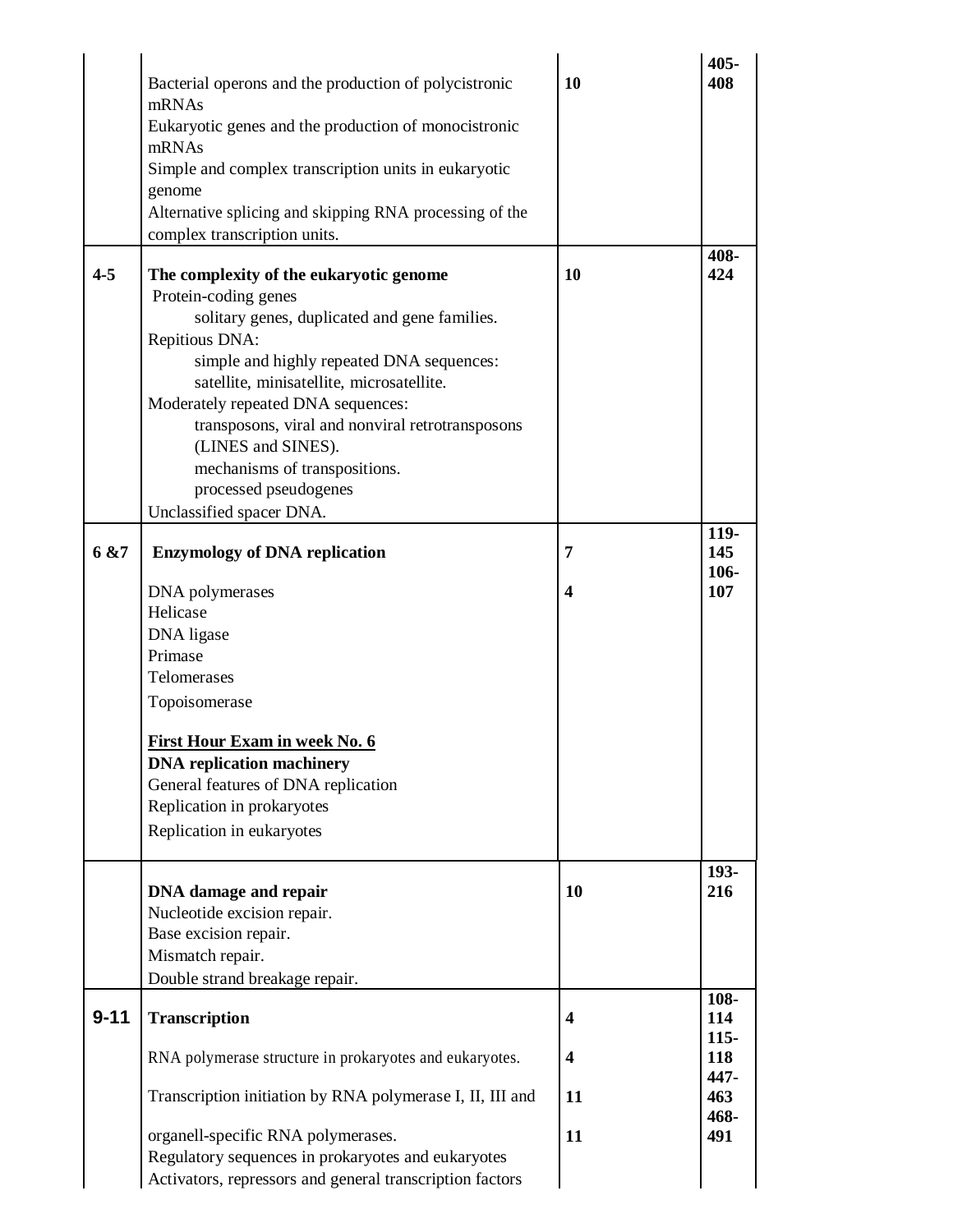|    | Molecular mechanisms of transcription activation and<br>repression:<br>Modulation of chromatin structure<br>Gene expression silencing<br>Histone deacetylation and hyperacetylation<br><b>Mediators</b><br>Activators and co-activators control assembly of the<br>preinitiation complex.<br>Stages of transcription in prokaryotes and eukaryotes:<br>Initiation, Elongation and Termination<br><b>Second Hour Exam in week No. 11</b> |                         |                    |
|----|-----------------------------------------------------------------------------------------------------------------------------------------------------------------------------------------------------------------------------------------------------------------------------------------------------------------------------------------------------------------------------------------------------------------------------------------|-------------------------|--------------------|
|    |                                                                                                                                                                                                                                                                                                                                                                                                                                         |                         |                    |
| 12 | Nuclear mechanisms of post-transcriptional control<br>Pre-mRNA processing:<br>Splicing<br>Capping<br>Cleavage/Polyadenylation<br>Pre-rRNA processing:<br>Splicing<br>Cleavage<br>Exonucleolytic digestion<br>Base modification<br>Pre-tRNA processing:<br>Splicing                                                                                                                                                                      | 12                      | 493-504<br>525-531 |
| 13 | <b>Export of mRNPs from the Nucleus</b>                                                                                                                                                                                                                                                                                                                                                                                                 | 12                      | 514-517            |
| 14 | Cytoplasmic mechanisms of post-transcriptional<br>control<br>Mechanisms of mRNA degradation in the Cytoplasm<br>Surveillance mechanisms prevent translation of improperly<br>processed mRNAs<br>Localization of mRNAs permits production of proteins at<br>specific regions within the cytoplasm<br>Micro RNAs (miRNAs)<br>RNA interference (RNAi)                                                                                      | 9<br>12                 | 393<br>518-524     |
| 15 | <b>Translation</b><br>The genetic code (revision)<br>The structure of:<br>t-RNA (revision)<br>Prokaryotic and eukaryotic ribosomes<br>Aminoacylation of tRNA (revision)<br>Stages of translation in prokaryotes and eukaryotes                                                                                                                                                                                                          | $\overline{\mathbf{4}}$ | 119-131            |